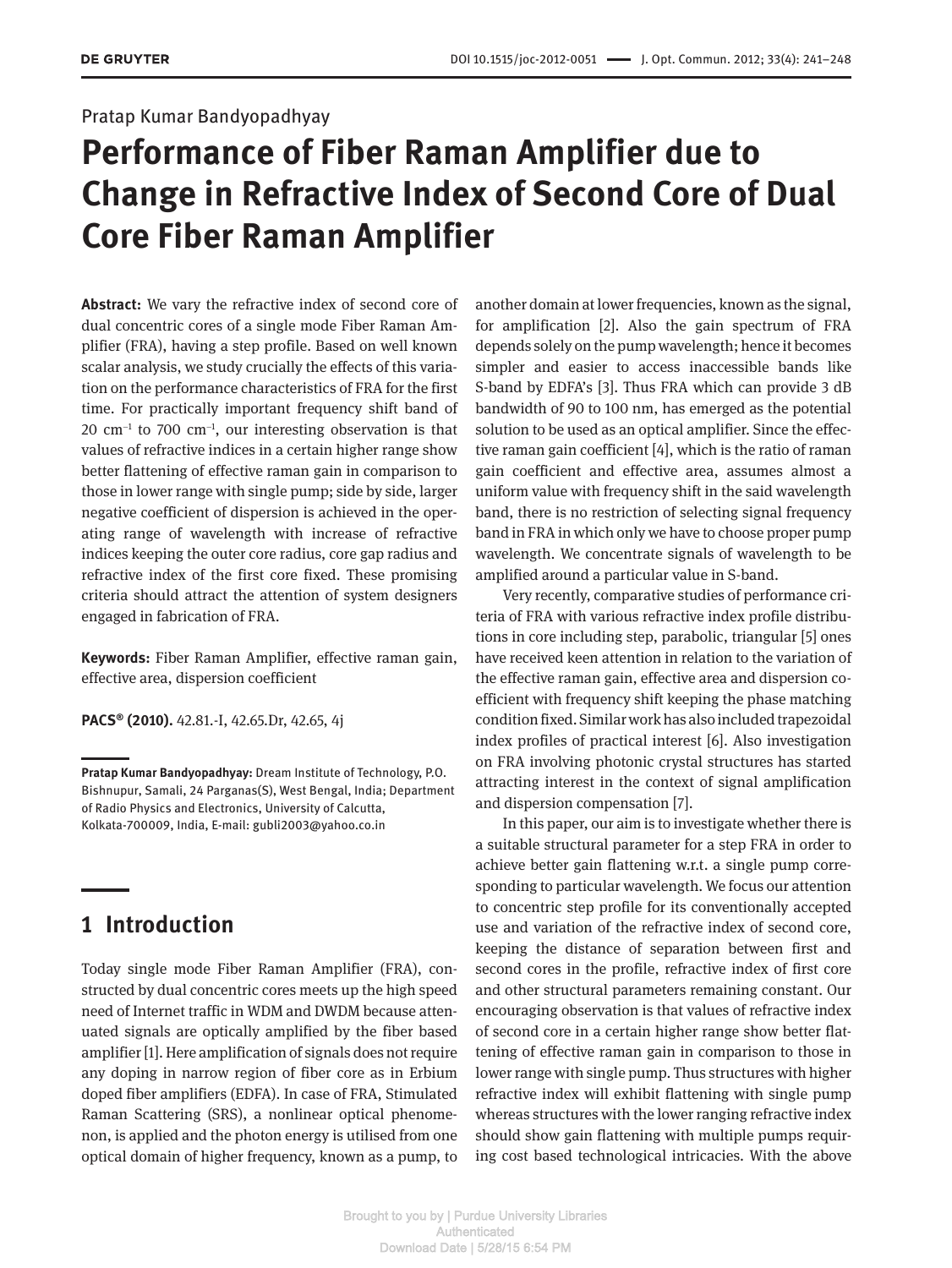proposal, it is therefore possible to realise a suitable FRA in the S band operation. Side by side, another important aspect is revealed that larger negative dispersion coefficient is also achieved in the said wavelength band for higher range of refractive index as well as minimum dispersion coefficient also shifting towards lower value of wavelength. Advantageously one can, then, choose FRA of certain length with the particular value of refractive index and determine the value of dispersion and attach to the total link and make the proper amplification and minimise dispersion [8]. In subsequent sections we present our analysis for computation and simulation together with results and discussions.

# **2 Modelling and analysis**

## **2.1 Profile structure**

Our proposed optical fiber, shown in Fig. 1, has a coaxial refractive index profile with inner and outer cores. We confine our attention to a single mode regime with profile distribution as

$$
n^{2}(r) = \begin{cases} n_{1}^{2} \left[ 1 - \Delta_{1} f(\rho) \right] & \text{for } 0 \leq \rho \leq 1 \\ n_{3}^{2} & \text{for } 1 \leq \rho \leq b \\ n_{2}^{2} & \text{for } b \leq \rho \leq c \text{ (var } y \text{ ing)} \\ n_{3}^{2} & \text{for } c \leq \rho \end{cases}
$$
 (1)

where  $n_1$ ,  $n_2$  and  $n_3$  are refractive indices of the inner core, outer core and cladding;  $\Delta_1 = \frac{n_1^2 - n_3^2}{n_1^2}$ ,  $\rho = r/a$ ; *r* is the radial distance and *a* is first core radius; *b* is the core gap radius;  $(c - b)$  is outer core radius region. The profile function,  $f(\rho)$  is given as  $f(\rho) = \rho^q$ ; here *q* tends to  $\infty$  for step



**Fig. 1:** Refrative index vs. Radial distance to indicate the profile. (6)

profile. The profile is sampled into small units of rectangle to compute the field distribution in each rectangular segment and effective index of refraction  $(n_{\text{eff}})$ . The total field is the algebraic sum of all such segment based fields [5], [9]. The effective refractive index bears the relation with propagation constant and wave number,

$$
\beta^2 = k^2 n_{\text{eff}}^2 \tag{2}
$$

where  $\beta$  is the propagation constant and  $k = 2\pi / \lambda$  is the wave vector in the dielectric medium of optical fibre with  $k_0 = 2\pi / \lambda_0$  being the free space wave vector whereas  $\lambda$  and  $\lambda_{_{\rm 0}}$  being the wavelengths in the medium and free space.

## **2.2 Raman gain model**

For small signal regime, one can ignore the pump depletion due to SRS. The variations of pump power  $(P_p)$  with pump wavelength  $\lambda_p$  and signal power  $(P_s)$  with signal wavelength *λ<sup>s</sup>* are described by the following couple mode equation [3], [5]

$$
dP_p/dz = -\alpha_p P_p, \ndP_s/dz = \gamma_R P_p P_s - \alpha_s P_s
$$
\n(3)

where  $\alpha_p$  and  $\alpha_s$  are attenuation coefficients at pump and signal wavelength,  $γ_$  being effective Raman gain coefficient, given as [2], [6]

$$
\gamma_R = \frac{g_R(\nu)}{A_{\text{eff}}} \tag{4}
$$

where  $g_R(v)$  is Raman gain coefficient;  $A_{\text{eff}}$  is the effective area, defined in terms of pump and signal modal fields as

$$
A_{\text{eff}} = 2\pi \frac{\int \psi_p^2 r dr \int \psi_s^2 r dr}{\int \psi_p^2 \psi_s^2 r dr}
$$
 (5)

and is computed from the overlap integral of two modal fields [6]. In the FRA structure, the effective area  $A_{\text{eff}}$ varies in such a way that the effective Raman gain coefficient becomes constant over the 90 nm bandwidth as the Raman gain decreases sharply and side by side the effective area  $A_{\text{eff}}$  increases in accordance with the decrease, eventually maintaining gain flattening.

The Raman gain coefficient is expressed by the following equation [2], [3]:

$$
g_R(x_{GeO_2}, v) = \frac{n_2^2}{n_1^2} \bigg[ g_R(SiO_2, v) + C(v)x_{GeO_2}g_{R_p}(SiO_2, v)\frac{\lambda_s^3}{\lambda_{\text{Speak}}^3} \bigg]
$$
 (6)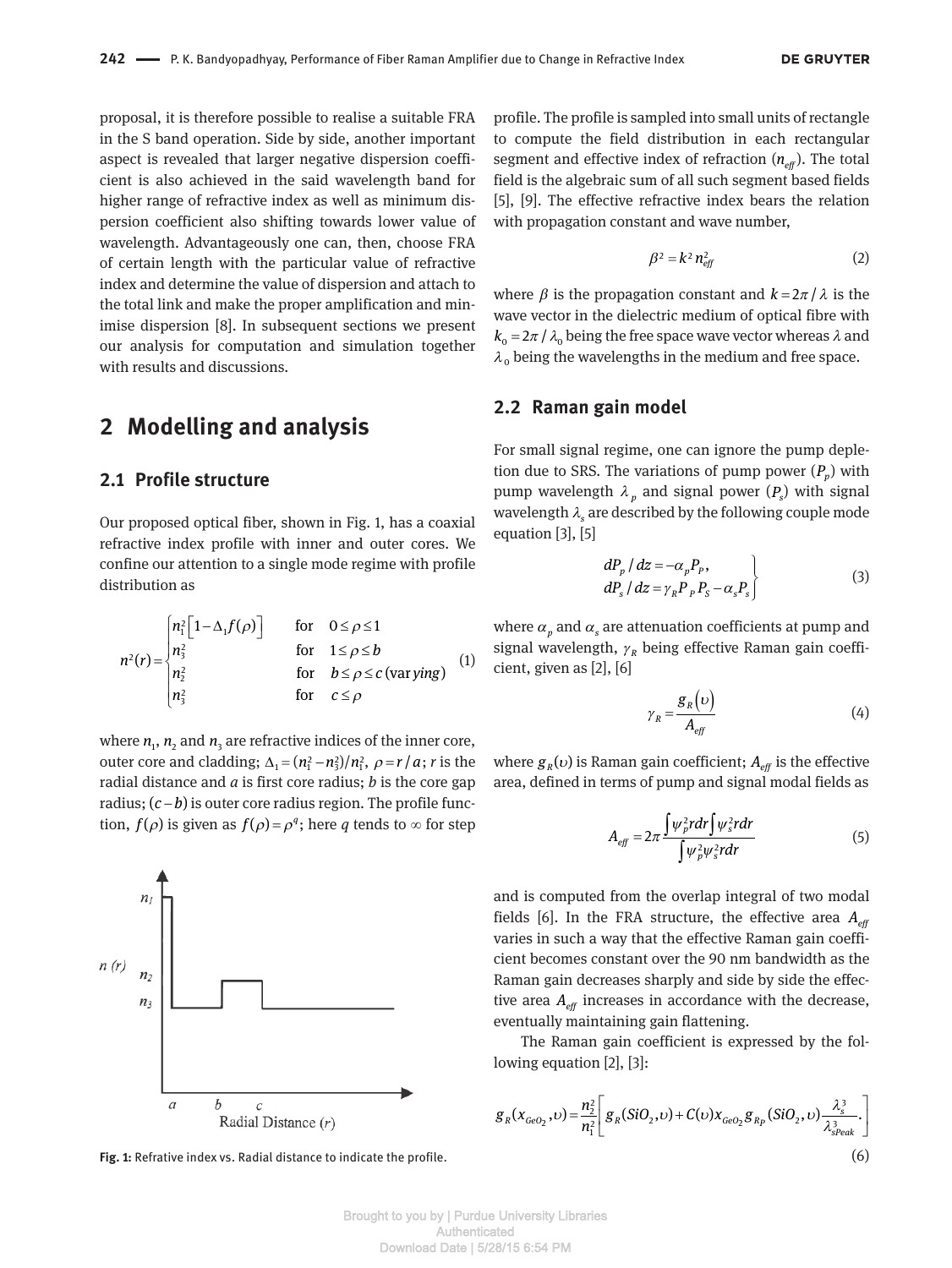where  $g_{_{R_p}}$  is the peak Raman gain coefficient,  $x_{_{\mathit{Geo}_2}}$  is the Germanium concentration; *C*(*v*) is the linear regression coefficient; *sPeak* is the signal wavelength at which the peak Raman gain is obtained.

### **2.3 Dispersion coefficient**

The dispersion coefficient meaning group velocity dispersion is given as

$$
D(\lambda) = -\frac{\lambda}{c} \frac{d^2 n_{\text{eff}}}{d\lambda^2} \tag{7}
$$

where *c* is the velocity of light.

#### **2.4 Scalar wave equation**

In order to find pump and signal fields and effective refractive indices, we use the following scalar wave equation under weakly guiding approximation [8]:

$$
\frac{\partial^2 \psi}{\partial r^2} + \frac{1}{r} \frac{\partial \psi}{\partial r} + \left[ \omega^2 \varepsilon(r) \mu_0 - \beta^2 \right] \psi(r) = 0 \tag{8}
$$

where  $\varepsilon(r)$  is dielectric permittivity of optical fiber at radial distance  $r$ ,  $\mu_0$  is free space permeability of the medium. The modal field is expressed by Bessel and modified Bessel equation as

$$
\psi(r) = \begin{cases} A J_0(\kappa r) + B Y_0(\kappa r) & \text{for} \quad n(r) > n_{\text{eff}} \\ C I_0(\omega r) + D K_0(\omega r) & \text{for} \quad n(r) < n_{\text{eff}} \end{cases}
$$
(9)

with  $\kappa^2$  and  $\omega^2$  are given as

$$
\kappa^2 = k_0^2 \left[ n^2(r) - n_{\text{eff}}^2 \right] \tag{11}
$$

$$
\omega^2 = k_0^2 \left[ n_{\text{neff}}^2 - n^2(r) \right] \tag{12}
$$

The effective refractive index (*ηeff*), constants A, B, C and D and the field,  $\psi(r)$  in the above equations are evaluated by matrix method [4], [9] where we partition the whole index profile of the proposed optical fiber into smaller rectangular segments and by apply boundary condition of continuity with the field  $\psi(r_i)$  and  $\frac{\partial \psi(r_i)}{\partial x}$ *r* ∂*ψ*  $\frac{\partial P}{\partial r}$  for *i*th and  $(i+1)$ th segments. In the next section, we present the results and discussions based on our simulation work using MATLAB 7.0 and involving the above theoretical framework.

## **3 Results and discussion**

#### **3.1 Profile and phase matched wavelength**

With reference to Fig. 1, the refractive index,  $n_{\text{i}}$  of the first core is taken 1.47299, refractive index of second core  $n<sub>2</sub>$ which is varied from 1.44801 to 1.44871 at step of 0.0001 in the first set of data and from 1.44871 to 1.44881 at step of 0.00001 for second set of data; the refractive index of the cladding,  $n_{\text{3}}$  is 1.444388 at 1.55  $\mu$ m of pure silica. The core gap radius, *b* is 9.0 μm., first core radius, *a* is 1 μm and second core width,  $c - b$  and are kept fixed at 7.32  $\mu$ m all through the simulation. The parameters  $\Delta_1$  and  $\Delta_2$  =  $(n_2^2-n_3^2)/n_2^2$  are calculated and presented with other data in Table 1.

Here, we find the fundamental modal field (*ψ*) and effective refractive index  $(n_{\text{eff}})$  for the structure corresponding to the wavelength range 1.46 to 1.75 μm for a particular value of  $n_{2}$ , by solving scalar wave equation and solution thereof in (9) and (10) using matrix method. Likewise, we repeat the above process to find effective indices and modal field for different values of  $n_{\rm z}$  ranging from 1.44801 to 1.44871 at step of 0.0001. They are given in the Fig. 2a to Fig. 2e. Such plots,  $(n_{\text{eff}}$  vs. wavelength  $(\lambda)$  in  $\mu$ m are depicted for different values of  $n_2$  as 1.44801 and 1.44871 where the values of Phase Matched Wavelength (PMW) coming as represented in the Table 2. In all the figures, the two dotted lines, at the top and at the bottom, represent the effective indices for two  $LP_{01}$  and  $LP_{02}$  super-modes respectively at different wavelengths. We find the similar nature of plot for different values of  $n_2$  and see that PMW lies within 1.497 μm and 1.59 μm and does not change appreciably with  $n<sub>2</sub>$ . Consequently, the choice of pump wavelength is kept at 1.465 μm much below the PMW.

| Core<br>1&2 | $\Delta$ <sub>1</sub> (%) | $\Delta$ <sub>2</sub> (%) | $n2$ (refractive<br>index of<br>second core) | $a \, (\mu m)$ | $c - b$<br>$(\mu m)$ |
|-------------|---------------------------|---------------------------|----------------------------------------------|----------------|----------------------|
| <b>Step</b> | 3.0                       | 0.250                     | 1.44801                                      | 1              | 7.32                 |
|             |                           | 0.257                     | 1.44811                                      |                |                      |
|             |                           | 0.264                     | 1.44821                                      |                |                      |
|             |                           | 0.271                     | 1.44831                                      |                |                      |
|             |                           | 0.277                     | 1.44841                                      |                |                      |
|             |                           | 0.284                     | 1.44851                                      |                |                      |
|             |                           | 0.29                      | 1.44861                                      |                |                      |
|             |                           | 0.29                      | 1.44871                                      |                |                      |

**Table 1:** Profile Structure.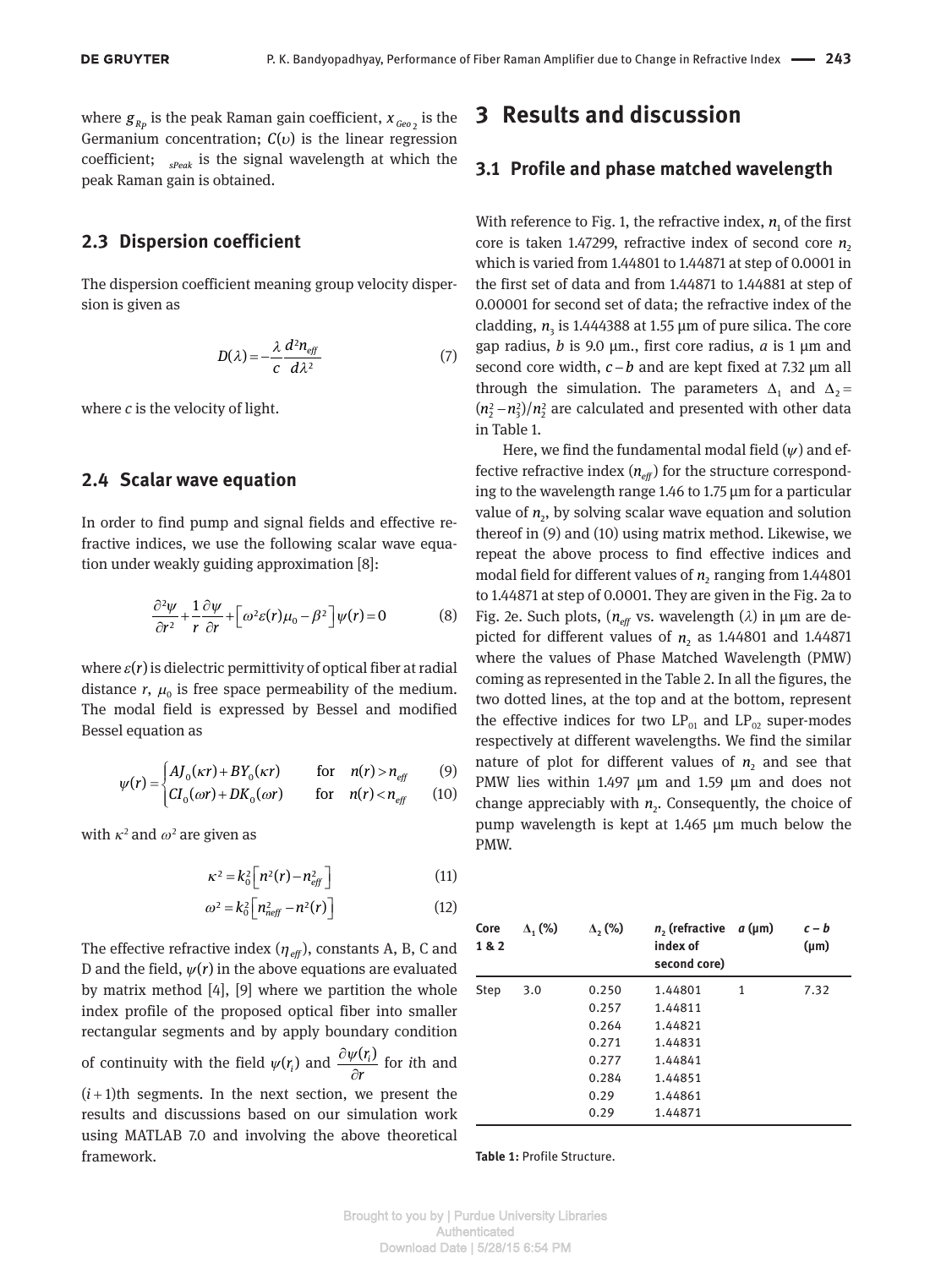

**Fig. 2a to 2f:** Effective index ( $η_{ef}$ ) vs. wavelength (μm). Two super modes LP<sub>01</sub> and LP<sub>02</sub> and phase matched wavelength are shown for different values of refractive indices of second core of two concentric core step profile.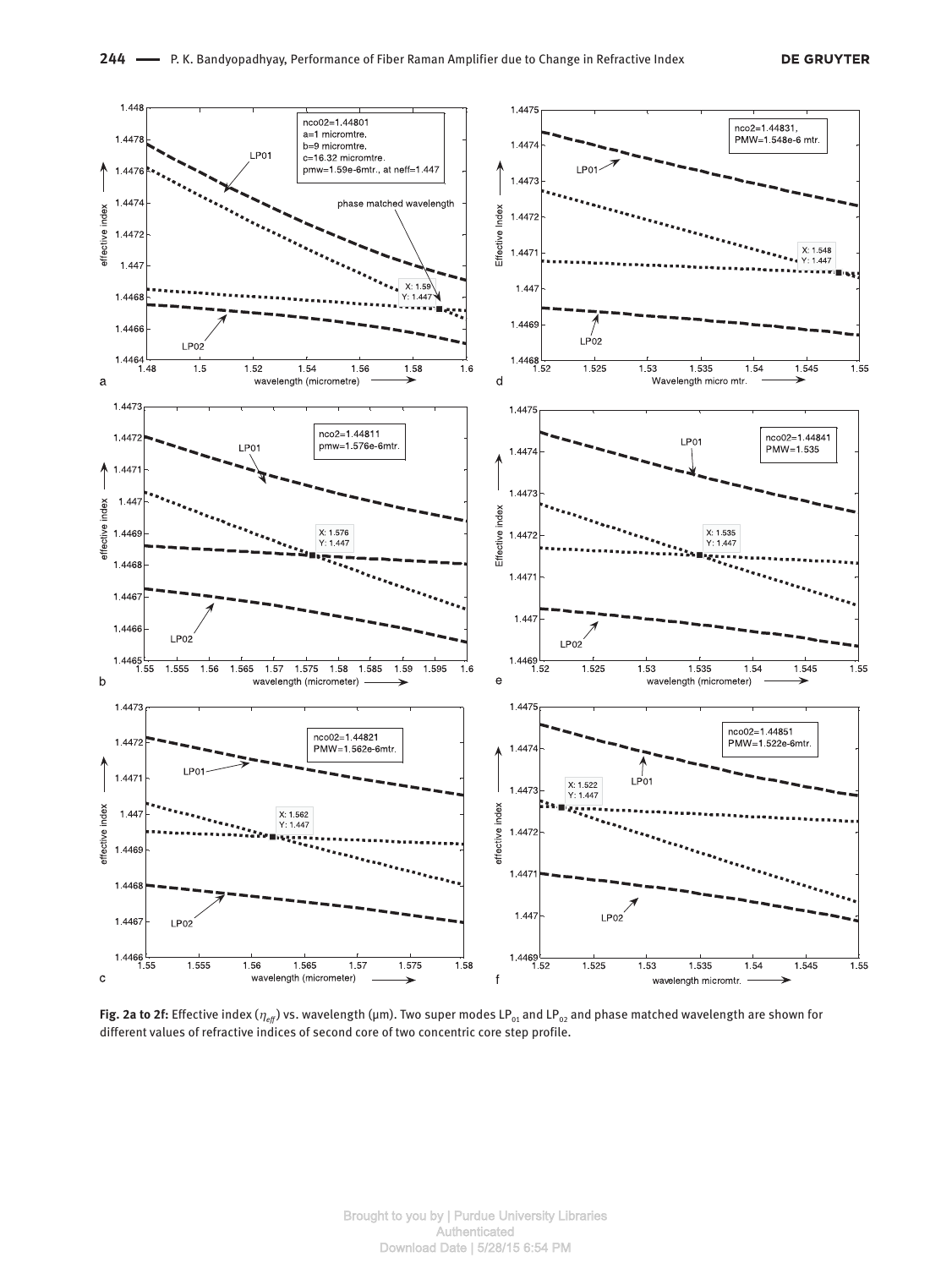

**Fig. 2g to 2h:** (Cont.)

## **3.2 Effective area and effective Raman gain**

The values of effective area are obtained by applying the equation (5) for different frequency shifts and are plotted as the curve shown in Fig. 3 and Fig. 4, where effective area is found increasing with increase in  $n_2$  and the different



**Fig. 3:** Effective area (sq.m.) vs. frequency shift (cm<sup>-1</sup>) for different values of refractive indices of second core without changing other profile parameters.



**Fig. 4:** Effective area (sq.m.) vs. frequency shift (cm<sup>-1</sup>) for different values of refractive indices (second set) of second core of optical fiber keeping other profile parameter fixed.

| Sl no. | $n_{2}$ -value | Min. value of dispersion<br>coefficient (ps/(nm.km)) | Min. dispersion<br>wavelength $(\mu m)$ | <b>Phase matched</b><br>wavelength (µm) |
|--------|----------------|------------------------------------------------------|-----------------------------------------|-----------------------------------------|
| 1.     | 1.44801        | $-340.1$                                             | 1.60                                    | 1.597                                   |
| 2.     | 1.44811        | $-368.6$                                             | 1.59                                    | 1.576                                   |
| 3.     | 1.44821        | $-400.1$                                             | 1.58                                    | 1.562                                   |
| 4.     | 1.44831        | $-434.0$                                             | 1.57                                    | 1.549                                   |
| 5.     | 1.44841        | $-471.7$                                             | 1.56                                    | 1.535                                   |
| 6.     | 1.44851        | $-512.4$                                             | 1.55                                    | 1.522                                   |
| 7.     | 1.44861        | $-559.4$                                             | 1.535                                   | 1.509                                   |
| 8.     | 1.44871        | $-603.4$                                             | 1.53                                    | 1.497                                   |
| 9.     | 1.44881        | $-670.3$                                             | 1.515                                   | 1.485                                   |

**Table 2:** Dispersion coefficient for higher core gap radius.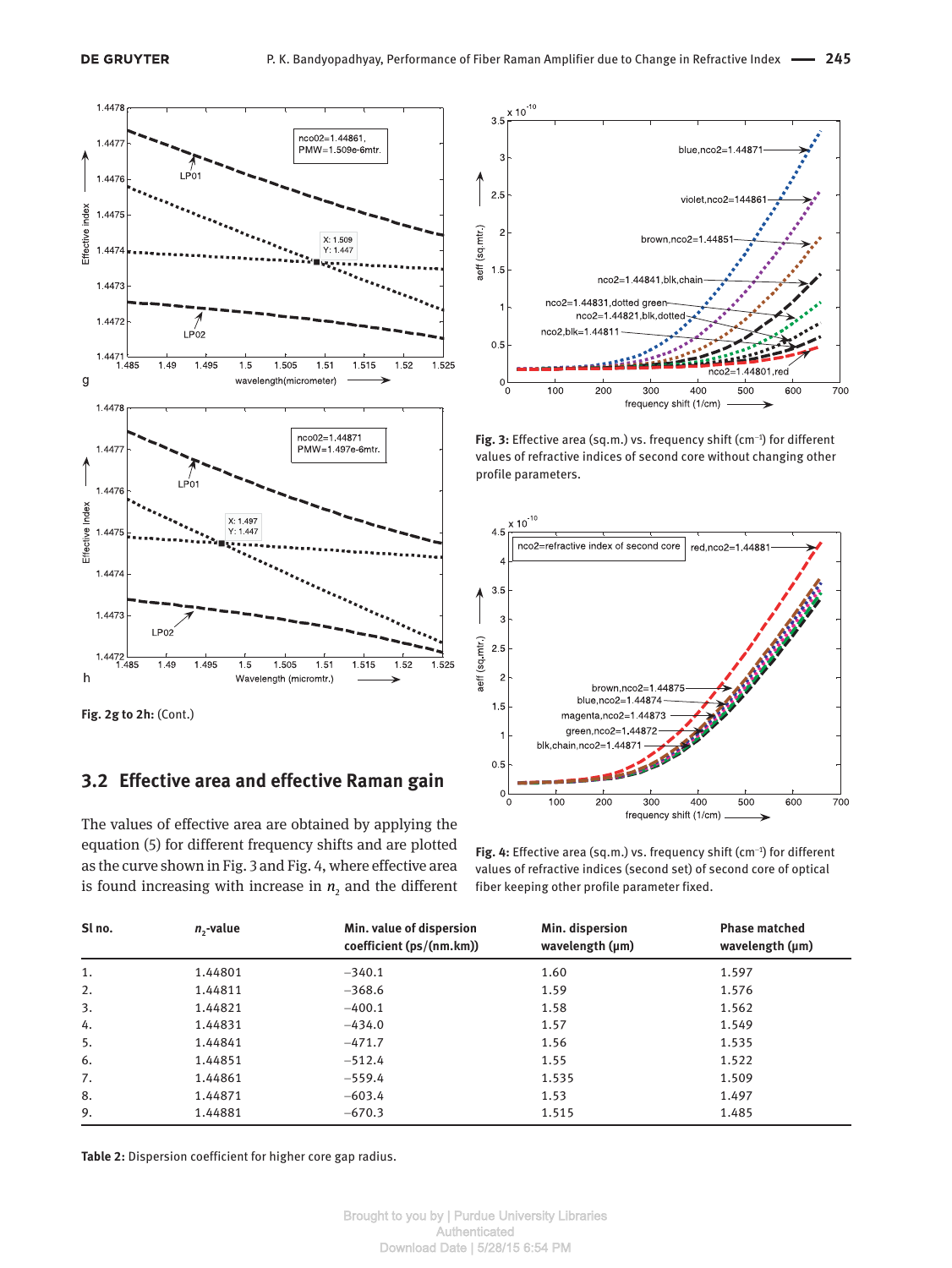values of  $n_{\text{2}}$  from 1.44801 to 1.44871 in Fig. 3 for one set and 1.44872 to 1.44881 in Fig. 4 for another set.

The Raman gain is obtained from the formula given by equation (6) for a step profile distributed amplifier. For our proposed amplifier we choose a single pump system at wavelength 1.465 μm much below the PMW (1.517 μm). The frequency corresponding to peak Raman gain coefficient is found at 13.2 THz and gain is  $1.046 \cdot 10^{-13}$  m/W at  $\lambda_n$ equals to 1.465 μm [3], [4]. The operating region of wavelength is chosen for frequency shift 20  $\rm cm^{-1}$  to 700  $\rm cm^{-1}$ and the value of  $x_{\tiny{GeO_2}}$  is taken as 19.83. The effective Raman gain coefficient vs. frequency shift is plotted and presented in the Fig. 5 and Fig. 6 for two sets of values of  $n_2$ 's.



**Fig. 5:** Effective Raman gain ((m-W)<sup>-1</sup>) vs. frequency shift (cm<sup>-1</sup>) for different values of refractive index of second core of optical fiber with second set of data.



**Fig. 6:** Effective Raman gain ((m-W)<sup>-1</sup>) vs. frequency shift (cm<sup>-1</sup>) for different values of refractive index (second set) of the scond core.

In the lower set of values of  $n_{2}$ , we find an overshoot occurring in the value of effective gain near the frequency shift of 450 cm-<sup>1</sup> . This overshoot in the values of effective raman gain is much reduced with other set of values of  $n_2$ 's as we increase  $n_{\rm z}$ , shown in the Fig. 6. When signal wavelengths are below 1.517 μm, the pump and signal is tightly confined to the inner core for which we get much overlapping between the two, pump and signal, resulting in smaller effective area,  $A_{\text{eff}}$ . As the signal wavelength approaches towards PMW, the fractional power spreads to the outer core and overlapping between pump and signal is less, resulting in larger effective area,  $A_{\text{eff}}$ . However although we get better flattening of effective raman gain in higher range of  $n_2$  without any appreciable overshooting of values, the highest value of effective raman gain coefficient is more in case of lower range of  $n_2$  for  $\Delta v \approx 400 \text{ cm}^{-1}$ . Therefore whereas one can get better flattening by using a high power single pump at a suitable wavelength for FRA structure corresponding to higher range of  $n_2$ , one should have to use multiple pumps for such structure relating to lower range of  $n_{2}$ .

### **3.3 Dispersion coefficient**

Now although  $\gamma_R$  is more crucial in studies on FRA, one cannot avoid the importance of wide knowledge of dispersion coefficient in choosing a dispersion-compensated module. Fig. 7 shows the plot of dispersion coefficient vs. wavelength for  $n_2$  values ranging from 1.44801 to 1.44861. Similarly, the Fig. 8 shows the same variation for the other range of  $n_2$  from 1.44871 to 1.44881 for three values to get



**Fig. 7:** Coefficient of Dispersion (ps/(nm.km)) vs wavelength (μm) for (first set of data) the values of refractive index of second core.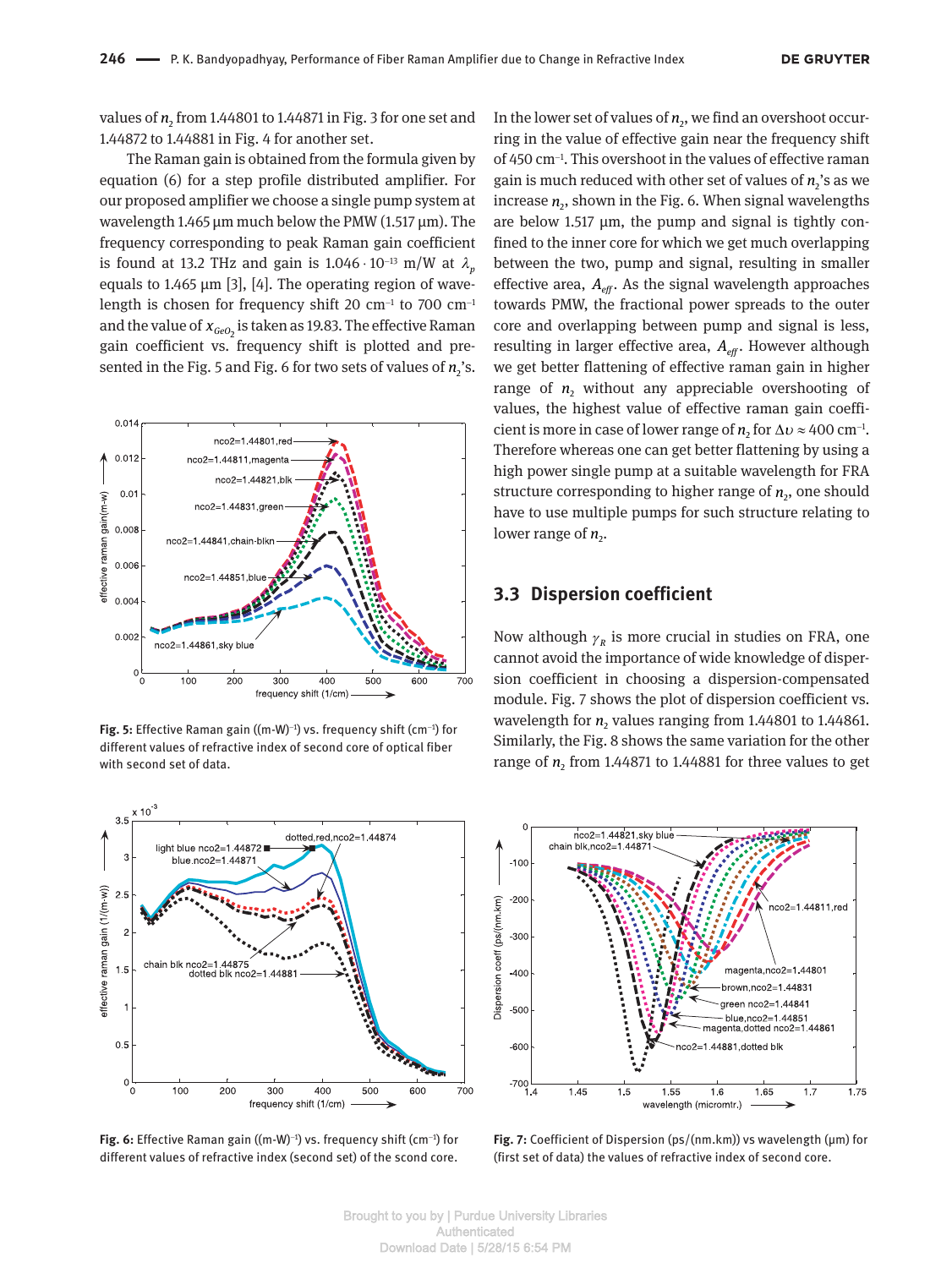

**Fig. 8:** Coefficient of Dispersion(ps/(nm.km)) vs wavelength for different values of refractive index of second core (second set of data)



**Fig. 9:** Minimum dispersion coefficient,  $D_{\min}$  ((ps/(nm.km)) vs. refractive index of second core.

an idea how the change in performance of effective Raman gain occurs. The plot shows that we must restrict the value of refractive index from 1.44871 to 1.44881 to operate the optical fiber to produce the effective Raman gain uniform with single pump. The minimum coefficient of dispersion,  $D_{\min}$  goes down below towards more minimum, with the increase of values of  $n<sub>2</sub>$ . The minimum dispersion coefficient are shown in the Table 2 for such range of values of  $n_{2}$ .

We present the graphical variation of minimum dispersion  $(D_{\min})$  coefficient with different values of  $n_2$  in the Fig. 9. It is found that the curve goes down with negative gradient and almost uniformly. Subsequently we plotted the Fig. 10 to show the rate of change of minimum disper-



**Fig. 10:** Phase matched wavelength vs. second core refractive indices.



**Fig. 11:** Rate of change of minimum dispersion coeff w.r.t. change of refractive index vs. refractive index.

sion coefficient w.r.t change in refractive index of second core where it is observed that the curve is almost linearly falling up to  $n_2 = 1.44861$  and afterwards it falls sharply at  $n<sub>2</sub> = 1.44881$ . It reveals that one should concentrate the design and fabrication of FRA maintaining the range of  $n<sub>2</sub>$ from 1.44801 to 1.44851 for the use of multiple pump and from 1.44861 to 1.44871 for the use of single pump. Fig. 11. gives the plot of phase matched wavelength vs. refractive index of second core. The curves depict the similar nature of trend as observed in the Fig. 9. But PMW's are closely lying within two super-modes. The achievement of high negative dispersion coefficient over C band in high values of refractive index will be able to compensate the accumulated dispersion in conventional single mode fiber [8].